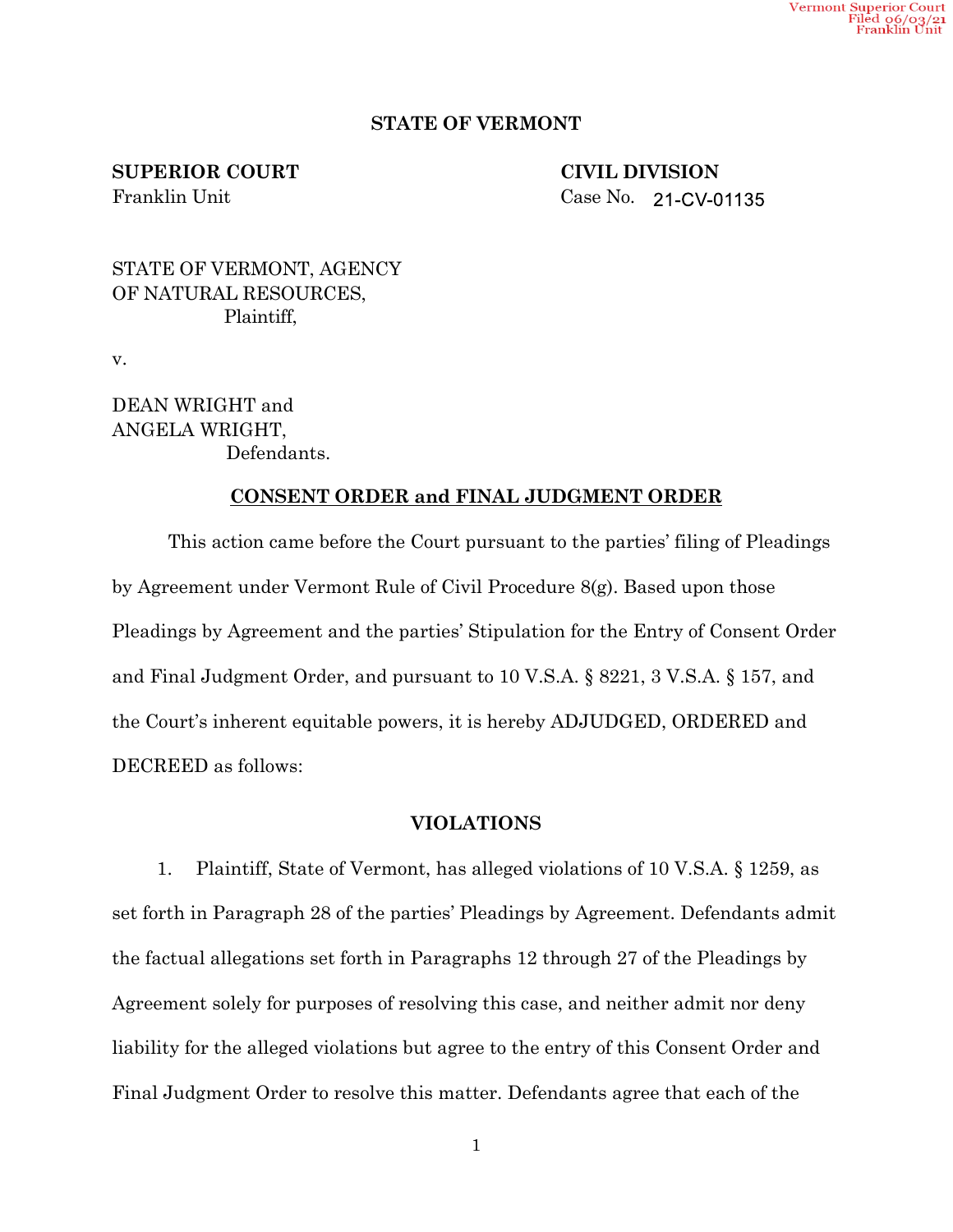violations alleged in Paragraph 28 of the Pleadings by Agreement is deemed proven and established as a "prior violation" in any future State proceeding considering Defendant's compliance record including but not limited to administrative or judicial enforcement actions for civil penalties calculated pursuant to 10 V.S.A. § 8010, and permit proceedings.

#### **RELIEF**

2. For the violations described above, Defendants shall pay a civil penalty of six thousand, five hundred dollars (\$6,500), in three payments as follows:

a. \$2,000.00 no later than 30 days after the date this Order is issued.

b. \$2,000.00 no later than July 1, 2021.

c. \$2,500.00 no later than August 1, 2021.

3. The civil penalty payments set forth in the preceding paragraph shall be made to the "State of Vermont" and shall be sent to Melanie Kehne, Assistant Attorney General, Office of the Attorney General, 109 State Street, Montpelier, VT, 05609-1001.

4. In the event that Defendants fail to make any payment as set forth in the preceding paragraphs, such failure shall constitute a breach of this Consent Order and Final Judgment Order, the entire unpaid amount shall become due immediately, and interest shall accrue on the entire unpaid balance at twelve percent (12%) per annum. Defendants shall also be liable for costs incurred by the State, including reasonable attorney's fees, to collect any unpaid penalty amount.

5. Defendants shall eliminate the discharge of waste to State waters and implement corrective measures in accordance with the terms and conditions of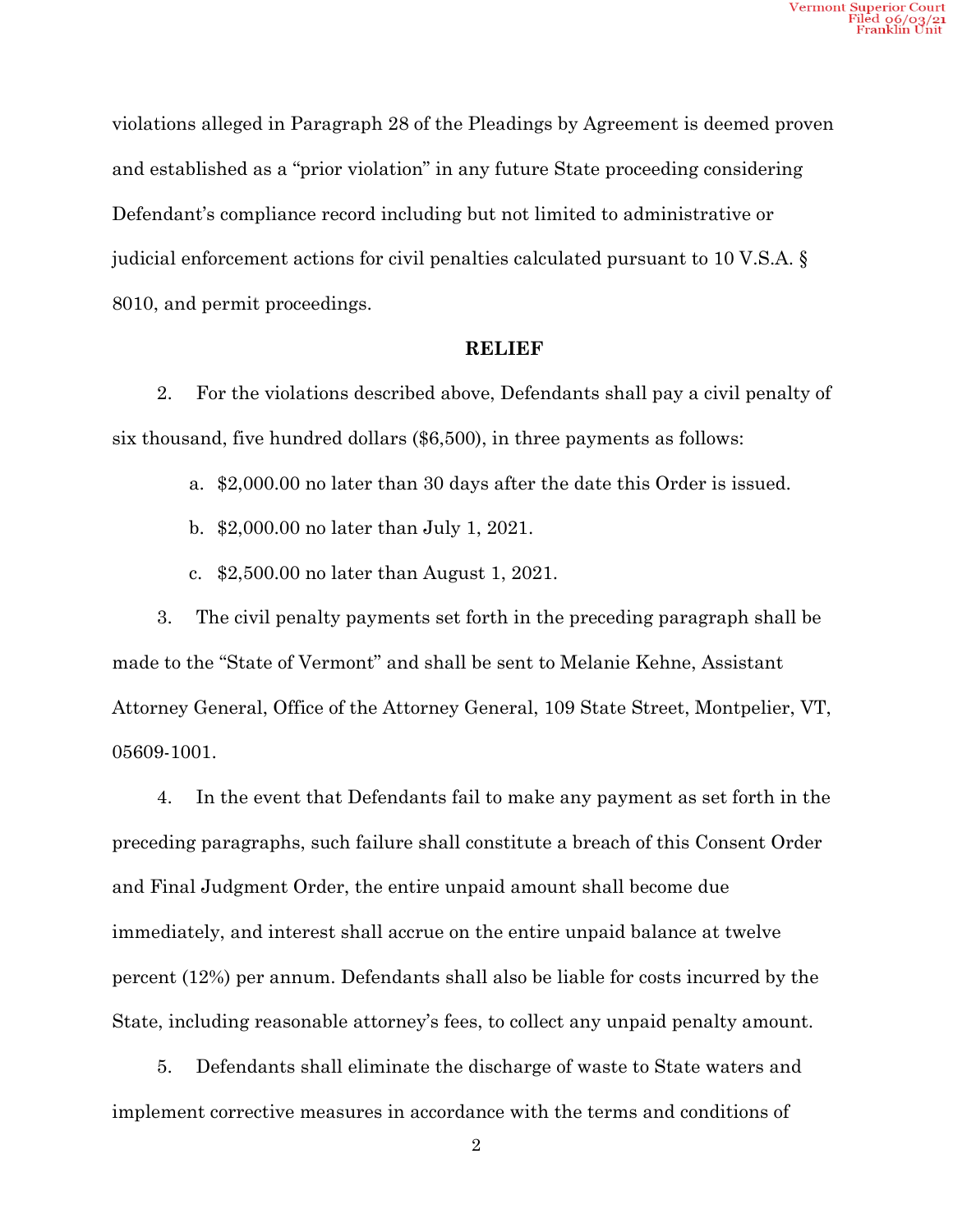interim and permanent plans approved by ANR. Defendants shall submit such plans in accordance with the following:

a. Within fifteen (15) days of the date of this Order, Defendants shall submit to ANR for its review and approval an interim plan to manage waste until permanent control measures are implemented (the "Interim Plan"). At a minimum, the Interim Plan shall include but is not limited to the following:

i. A plan to ensure that there are no discharges of waste to State waters prior to the implementation of permanent control measures;

ii. An implementation schedule that includes a commencement date no later than three (3) consecutive calendar days following ANR approval of the Interim Plan;

iii. A monthly report, which shall be submitted on or before the 30th of each month until the approved permanent Corrective Action Plan is fully implemented, describing weekly inspections and documenting (with photographs) the waste management conditions at the farm, including a description of any discharges that occurred;

iv. Information demonstrating the operation's waste storage capacity shall be submitted. Sources of information relevant to this subsection may include the Manure and Wastewater Handling Plan associated with the manure pit expansion, and/or a release authorizing ANR staff to request this information from the U.S. Department of Agriculture Natural Resources Conservation Service (NRCS); and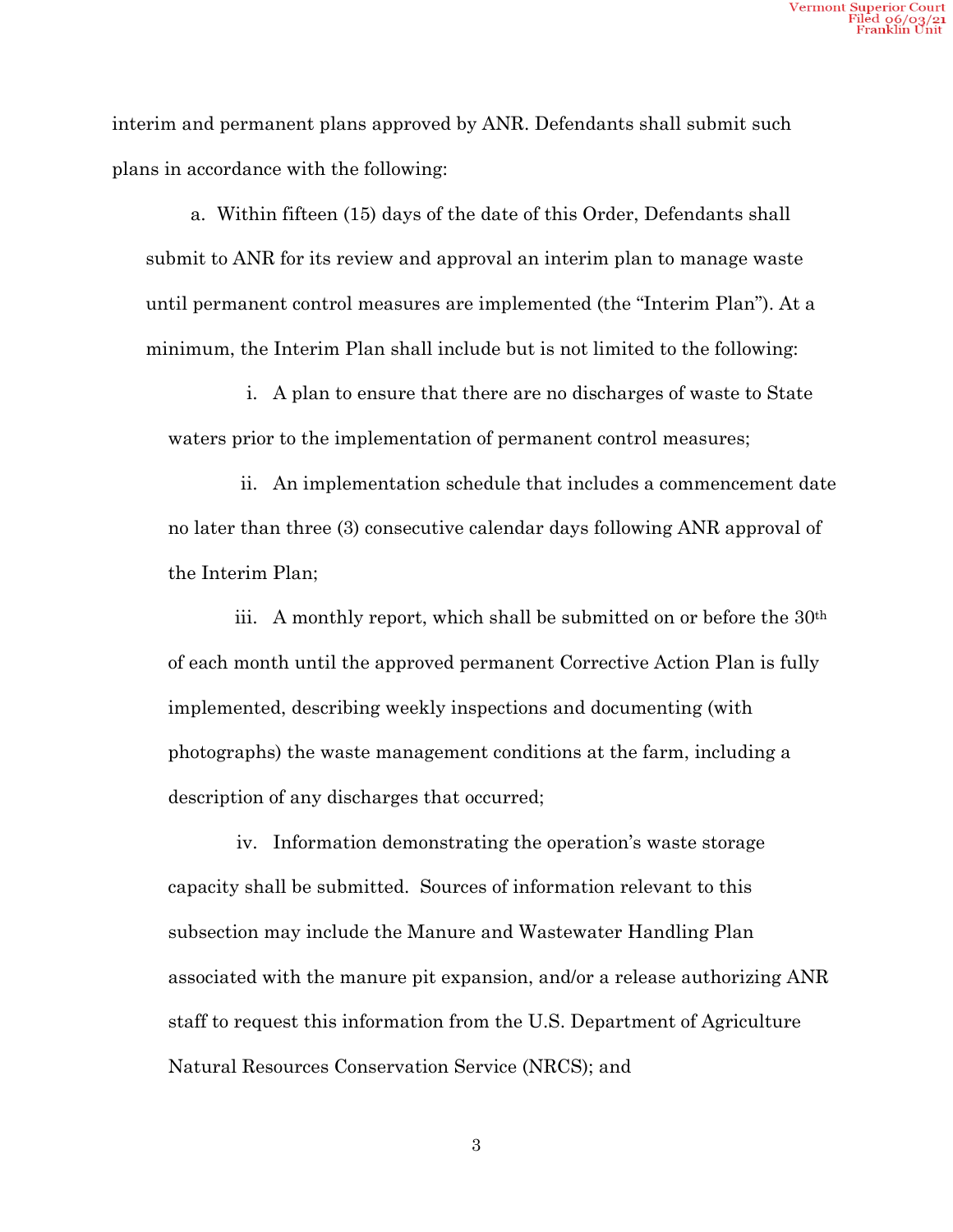v. A process for identifying and implementing additional interim measures determined by ANR to be necessary to eliminate discharges until permanent control measures are implemented.

b. Within thirty (30) days of the date of this Order, Defendants shall submit to ANR for its review and approval a permanent plan to eliminate the discharge of waste to State waters (the "Corrective Action Plan"). At a minimum, the Corrective Action Plan shall include, but is not limited to:

i. Construction of a barrier to ensure that leachate cannot reach the barn footer drain;

ii. Diversion of the ditch into the field north of the bunks, away from the tributary to the Tyler Branch;

iii. The abandonment of the vegetative treatment area for leachate treatment.

iv. Construction or acquisition of additional waste storage as necessary.

v. An implementation schedule with a completion date no later than September 1, 2021.

c. ANR shall have sole discretion in approving the Interim Plan and the permanent Corrective Action Plan. In the event that ANR rejects a proposed Interim Plan or proposed Corrective Action Plan, Defendant shall revise and resubmit the relevant Plan to ANR no later than five (5) consecutive calendar days following any rejection, repeating the process as needed until the relevant Plan is approved.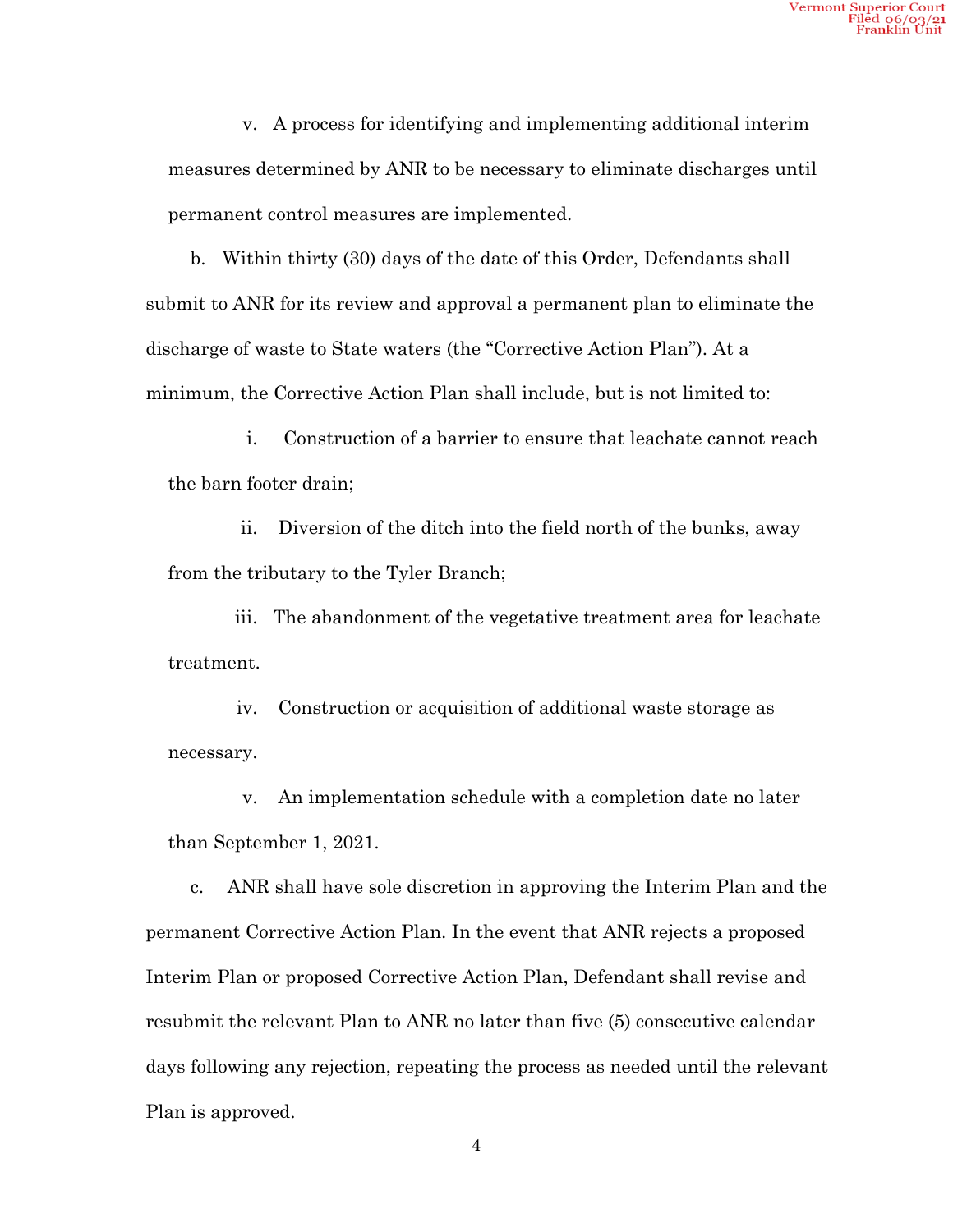d. No later than seven (7) consecutive calendar days following the completion of the Corrective Action Plan, Defendant shall notify ANR to obtain written confirmation that Defendant has eliminated the discharge to the ANR's satisfaction. If ANR determines that the Corrective Action Plan has not been effective in eliminating the discharge, Defendant shall take all additional measures determined by ANR to be reasonable and necessary to eliminate the discharge.

6. Nothing herein relieves Defendants of the obligation to obtain any and all regulatory approvals necessary to implement the Plan, including but not limited to any required permits.

7. Until the approved Plan described herein is fully implemented, Defendants agree to allow ANR access to the Farm to conduct inspections to confirm compliance with this Order. This access shall be in addition to the State's existing authorities regarding access.

8. Unless otherwise specified, all information required by this Order to be sent to ANR shall be sent to ANR by email to Clarice Cutler at clarice.cutler@vermont.gov.

### **OTHER PROVISIONS**

9. Defendants waive: (a) all rights to contest or appeal this Consent Order and Final Judgment Order; and (b) all rights to contest the obligations imposed upon Defendants under this Consent Order and Final Judgment Order in this or any other administrative or judicial proceeding involving the State of Vermont.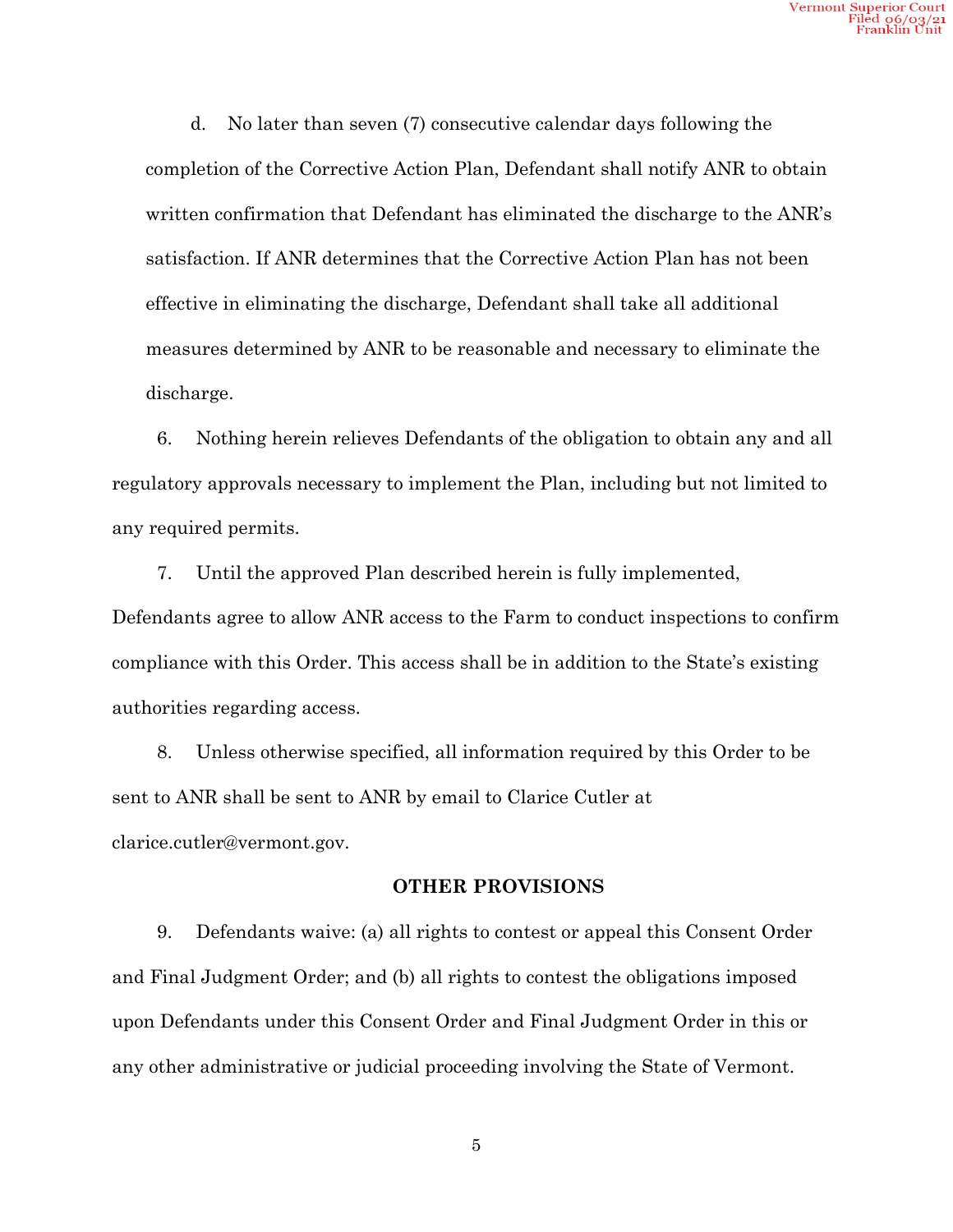10. This Consent Order and Final Judgment Order is binding upon the Defendants and any and all of their successors and assigns. Any change in Defendants' ownership, corporate, or other legal status, including but not limited to any transfer of assets, shall in no way alter the responsibilities of Defendants, their successors, or their assigns under this ConsentOrder and Final Judgment Order.

11. Nothing in this Consent Order and Final Judgment Order shall be construed to create or deny any rights in, or grant or deny any cause of action to, any person not a party to this Consent Order and Final Judgment Order.

12. This Consent Order and Final Judgment Order shall become effective only after it is entered as an order of the Court. When so entered by the Court, this Judgment Order shall become final.

13. Any violation of this Consent Order and Final Judgment Order shall be deemed to be a violation of a judicial order and may result in the imposition of injunctive relief and/or penalties, including penalties for contempt, as set forth in 10 V.S.A. Chapters 201 and 211.

14. The State of Vermont and this Court reserve continuing jurisdiction to ensure compliance with all statutes, rules, and regulations applicable to the specific facts described herein or in the Stipulation for the Entry of Final Judgment Order.

15. Defendants shall not be liable for additional civil or criminal penalties with respect to the specific facts described herein or in the Stipulation for the Entry of Final Judgment Order.

16. Nothing in this Consent Order and Final Judgment Order shall be construed as having relieved, modified, or in any manner affected each Defendant's